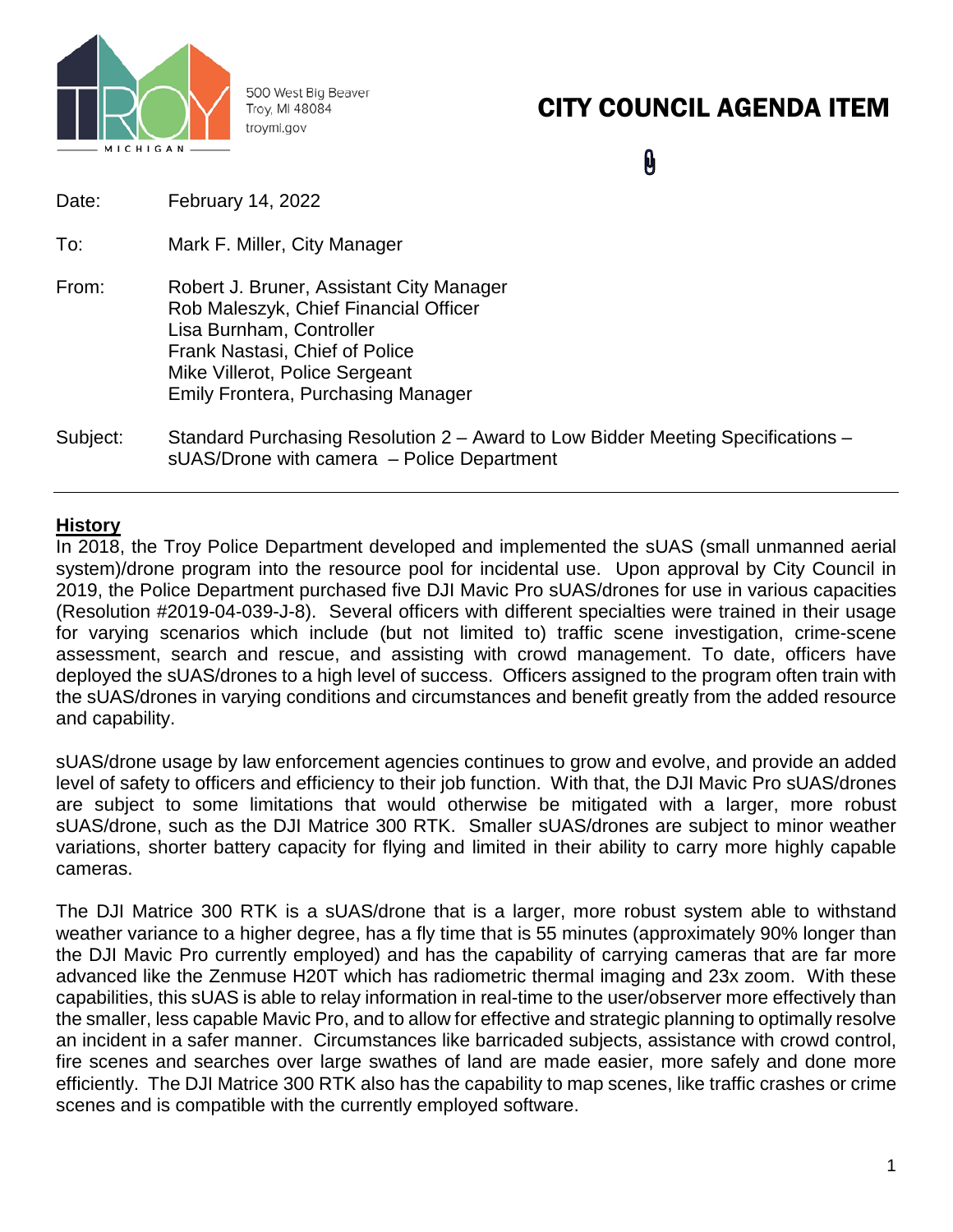

500 West Big Beaver Troy, MI 48084 troymi.gov

## CITY COUNCIL AGENDA ITEM

#### **Purchasing**

- On January 20, 2022 a bid opening was conducted as required by City Charter and Code, for the purchase of the DJI Matrice 300 RTK sUAS/Drone with Zenmuse H20T camera for the City of Troy Police Department.
- The bid was posted on Bidnet Direct/MITN website; [www.bidnetdirect.com/mitn/city-of-troy-mi.](http://www.bidnetdirect.com/mitn/city-of-troy-mi)
- One hundred and seventy-six (176) vendors were notified via the Bidnet Direct/MITN website. Four (4) bid responses were received. Below is a detailed summary of potential vendors for the bid opportunity:

| <b>Companies notified via MITN</b>                |  |  |  |  |  |
|---------------------------------------------------|--|--|--|--|--|
| Troy Companies notified via MITN                  |  |  |  |  |  |
| Troy Companies notified Active email Notification |  |  |  |  |  |
| <b>Troy Companies - Active Free</b>               |  |  |  |  |  |
| <b>Companies that viewed the bid</b>              |  |  |  |  |  |
| Troy Companies that viewed the bid                |  |  |  |  |  |

| <b>MITN</b> provides a resourceful online platform to streamline the       |
|----------------------------------------------------------------------------|
| procurement process, reduce costs, and make it easier and more             |
| transparent for vendors to do business with the City of Troy.              |
| Active MITN members with a current membership and paying annual            |
| dues receive automatic electronic notification which allows instant access |
| to Bids, RFPS and Quote opportunities with the City.                       |
| Active MITN non-paying members are responsible to monitor and check        |
| the MITN website for opportunities to do business with the City.           |
| <b>Inactive MITN</b> member status can occur when a company does not       |
| renew their account upon expiration. Inactive members cannot be notified   |
| of solicitations or access any bid information.                            |

- After review of the bid proposals, the apparent low bidder *Focus Camera* failed to submit their bid deposit and did not offer training as required per the bid specifications. Therefore, *Noar Technologies of Clawson, MI* is the low bidder meeting all bid specifications and is being recommended for the purchase of the DJI Matrice 300 RTK with camera and on site training.
- *Noar Technologies* has successfully completed other projects for the City.

### **Financial**

Funds are budgeted and available in the Police Department Forfeiture Fund under Project Number 2022C0151 for the 2022 fiscal year. Expenditures will be charged to account number 401.301.12.315.7978.046.

### **Recommendation**

City Management recommends awarding a contract to the low bidder meeting specifications; *NOAR Technologies of Clawson, MI* to supply the Police Department with the DJI Matrice 300 RTK with Zenmuse H20T camera for an estimated total cost of \$27,240.30.